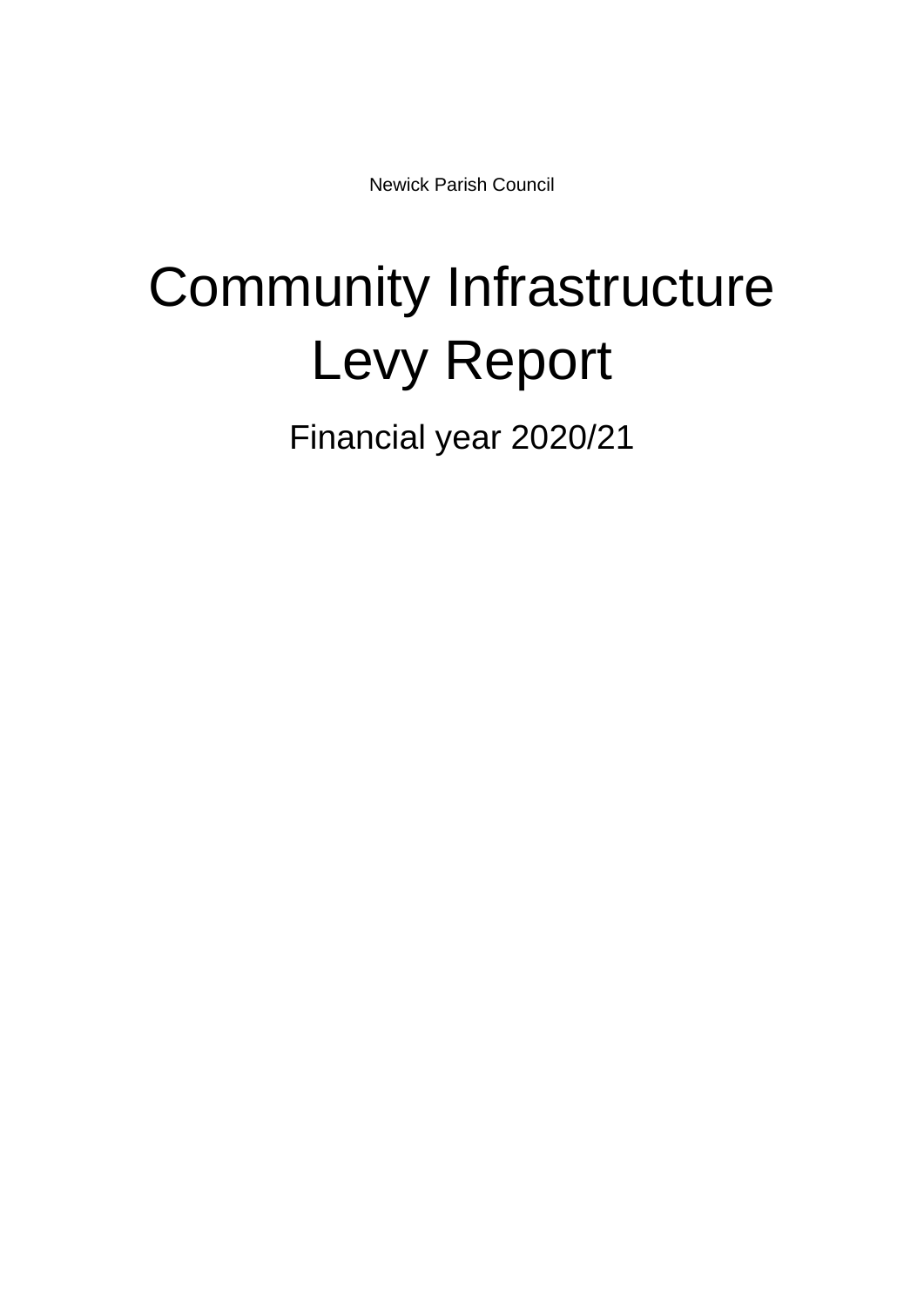The Lewes District Council Community Infrastructure Levy (CIL) Charging Schedule was adopted on 14<sup>th</sup> October 2015 and the charge has been implemented for those areas of the district that lie outside the South Down National Park since 1st December 2015.

## **Duty to pass CIL receipts to Local Council**

Under Regulations 59A of the CIL Regulations 2010 (as amended), charging authorities, in this instance Lewes District Council, have a duty to pass CIL to local councils such as Newick Parish Council.

In areas where no neighbourhood plan has been made, fifteen per cent of CIL charging authority receipts have to be passed directly to Parish and Town Councils where development has taken place each year. However, this is capped at £100 per existing Council tax dwelling.

Where development has taken place in an area that has a neighbourhood development plan made, twenty five per cent of CIL charging authority receipts have to be passed directly to the Parish or Town Council.

As Newick has a made neighbourhood plan it receives twenty five per cent of charging authority receipts.

The CIL receipts are passed to local council twice during a financial year:

- By the 28<sup>th</sup> October of the financial year for the CIL receipts from 1<sup>st</sup> April to 30th September
- By the  $28<sup>th</sup>$  April of the financial year for the CIL receipts from  $1<sup>st</sup>$  October to 31st March

## **Spending the CIL receipts in Local Councils**

In compliance with Regulation 59C of the CIL Regulations 2010 (as amended), we will use CIL receipts passed to us to support the development of Newick Parish Council, or any part of it, by funding the provision, improvement, replacement, operation or maintenance of infrastructure or anything else that is concerned with addressing the demand that development place on our area.

Where CIL receipts received by Newick Parish Council have not been spent within 5 years of receipt or otherwise that in accordance with regulation 59C, the charging authority may require those receipts to be repaid (Regulation 59E of the CIL Regulations (as amended))

## **Reporting by Local Councils**

Parish and Town Council must make arrangements for the proper administration of their financial affairs. They must have systems in place to ensure effective financial control. These requirements also apply when dealing with neighbourhood funding payments under the levy.

Regulation 62A of the CIL Regulations (as amended) sets out the information to be reported and it requires a Local Council to *"prepare a report for any financial year ("the reported year") in which it receives CIL receipts."*